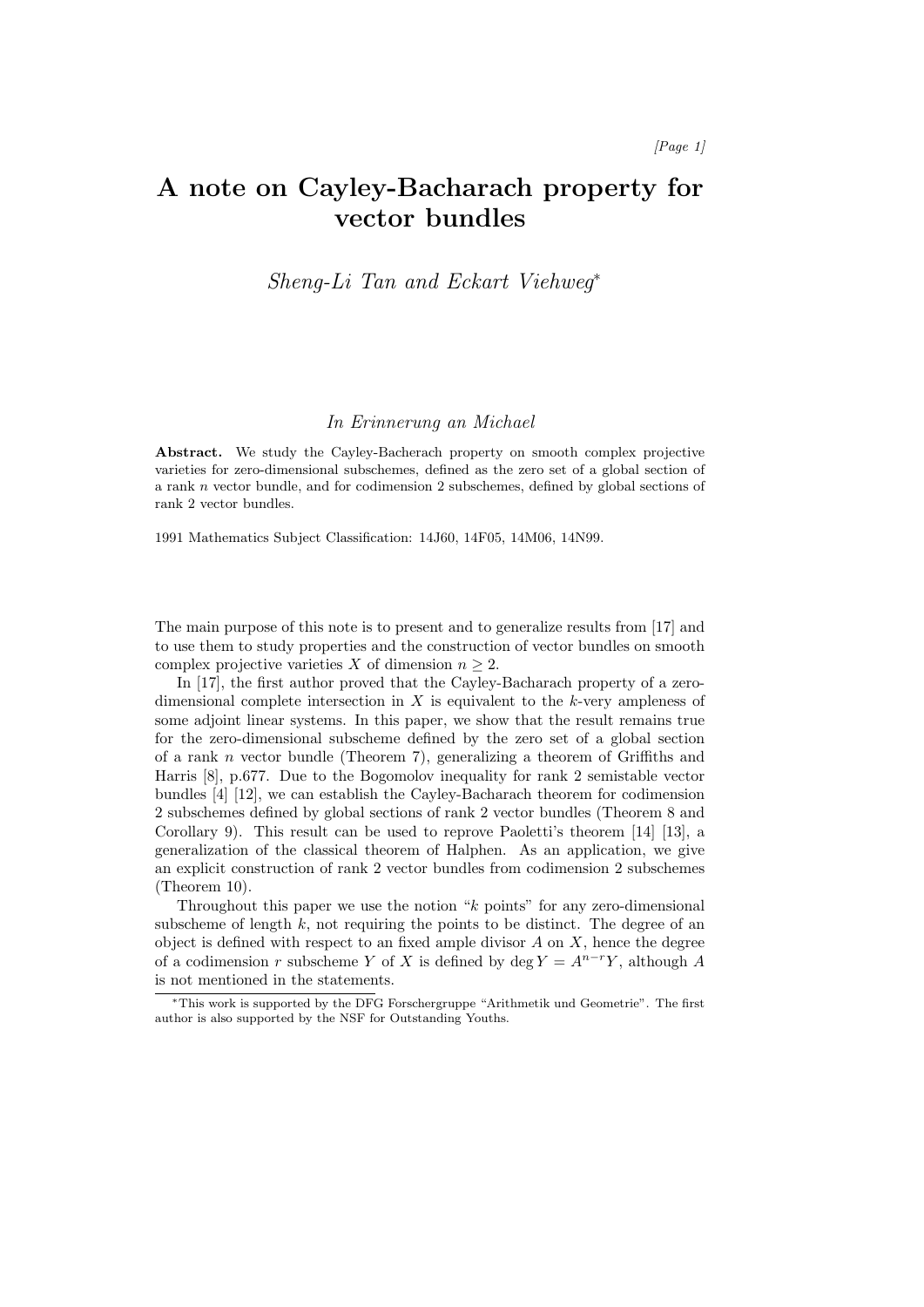### 1. An Exact Sequence

Let X be a smooth projective variety over  $\mathbb C$  of dimension  $n \geq 2$ , and let Z be a subscheme of X of pure codimension  $r \geq 2$ .

Given a subscheme  $Z' \subset Z$ , the "complement"  $Z''$  of  $Z'$  in  $Z$  is the canonical closed subscheme  $Z'' \subset Z$  with sheaf of ideals  $\mathcal{I}_{Z''} = [\mathcal{I}_Z : \mathcal{I}_{Z'}]$ , i.e., for any open set  $U \subset X$ , we define

$$
\mathcal{I}_{Z''}(U) := \{ g \in \mathcal{O}_X(U) \mid g\mathcal{I}_{Z'}(U) \subset \mathcal{I}_Z(U) \},\
$$

or equivalently,

$$
\mathcal{I}_{Z''}/\mathcal{I}_Z=\mathcal{H}om_{\mathcal{O}_X}(\mathcal{O}_{Z'},\mathcal{O}_Z).
$$

The second description implies that  $Z'' = Z$  if the support of  $Z'$  does not contain some of the irreducible components of  $Z$ . Moreover, if  $Z$  is reduced, then  $Z''$  is the closure of  $Z - Z'$ . We call  $Z''$  the *residual subscheme* of  $Z'$  in  $Z$  and denote it by

$$
Z''=Z-Z'.
$$

Let E be a vector bundle on X of rank  $r \geq 2$ , let s be a global section of E and let  $Z = Z(s) \subset X$  be its zero scheme. As above we will assume that Z is of pure codimension  $r$ , hence it is a local complete intersection. For a divisor  $L$ and a subscheme  $\Delta \subset Z(s)$ , we want to study hypersurfaces F in X satisfying the equations

$$
\begin{cases}\n\Delta = Z(s) - Z(s)F, \\
L \equiv \det E - F.\n\end{cases} (*)
$$

Given  $\Delta$  and L we will call  $(E, s, F)$  a solution of  $(*)$  if  $Z(s)$  is of pure codimension  $r = \text{rank}(E)$  and if the equation  $(*)$  holds true.

Here and throughout this note  $Z(s)F$  denotes the intersection subscheme of  $Z(s)$  and a hypersurface (or effective divisor) F in X. If a hypersurface F satisfies the first equation in (∗) we will say that F does not pass through  $\Delta$ . In a similar way, if  $Z'$  is a subscheme of F, we will say that F passes through  $Z'$ .

If  $Z(s)$  is a reduced subscheme of X then F satisfies the first equation in  $(*)$ , if  $\Delta$  is the union of all irreducible components of  $Z(s)$  which are not contained in F.

**Theorem 1.** Let E be a vector bundle on X of rank  $r > 2$ , and let s be a section whose zero subscheme  $Z = Z(s)$  is of pure codimension r. Let  $Z'' \subset Z'$  are two codimension r subschemes of Z and let L be a divisor. Then there exists a complex of vector spaces

$$
0 \longrightarrow H^{0}(\mathcal{I}_{Z-Z''}(\det E - L)) \stackrel{\alpha}{\longrightarrow} H^{0}(\mathcal{I}_{Z-Z'}(\det E - L)) \stackrel{\mu}{\longrightarrow}
$$

$$
H^{n-r+1}(\mathcal{I}_{Z'}(K_X + L)) \stackrel{\beta}{\longrightarrow} H^{n-r+1}(\mathcal{I}_{Z''}(K_X + L)) \longrightarrow 0,
$$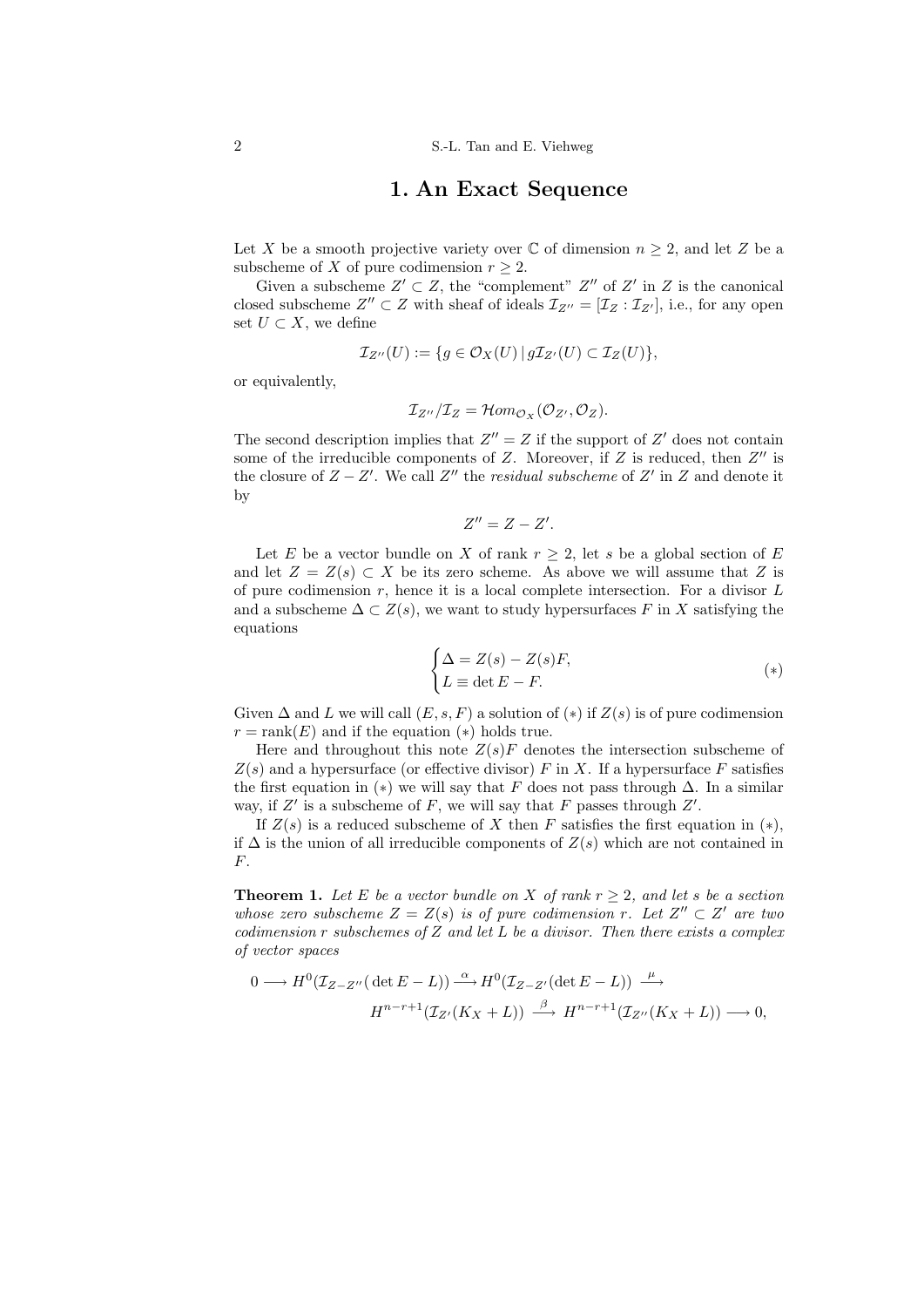exact except at  $H^{n-r+1}(\mathcal{I}_{Z}(K_X+L))$ . If E is sufficiently ample, then the complex is exact everywhere.

**Remark.** The condition " $E$  is sufficiently ample" we used in the theorem stands for the following vanishing conditions:

$$
H^{j}(X, \wedge^{i} E^{\vee}(\det E - L)) = 0, \text{ for } i, j = 1, \cdots, r - 1.
$$
 (1)

If  $X = \mathbb{P}^n$  and E splits (the hypersurface case), then (1) is always true. In general (1) can be enforced by replacing E by  $E \otimes H$ , for a sufficiently ample line bundle H (cf. Lemma 4 and the end of the proof of Theorem 1).

The connecting map  $\mu$  is not "natural", but there is natural map to the dual of ker  $\beta$ .

Throughout the proof of Theorem 1,  $F$  will denote an effective divisor on  $X$ with  $F \equiv \det E - L$ . We consider the Koszul complex of  $(E, s)$ :

$$
0 \longrightarrow \mathcal{E}_{r-1} \longrightarrow \cdots \longrightarrow \mathcal{E}_0 \stackrel{s}{\longrightarrow} \mathcal{I}_Z \longrightarrow 0,
$$

where  $\mathcal{E}_0 = E^{\vee}$ ,  $\mathcal{E}_i = \wedge^{i+1} \mathcal{E}_0$ , and where s is the dual map of  $\mathcal{O} \to \mathcal{E}_0^{\vee}$  given by the global section s of  $\mathcal{E}_0^{\vee}$ . Because  $Z = Z(s)$  is a local complete intersection, the Koszul complex is exact (see [9], p.245). We split the Koszul complex as follows:

$$
0 \longrightarrow \mathcal{F}_1 \longrightarrow \mathcal{E}_0 \stackrel{s}{\longrightarrow} \mathcal{I}_Z \longrightarrow 0,
$$
  
\n
$$
0 \longrightarrow \mathcal{F}_2 \longrightarrow \mathcal{E}_1 \longrightarrow \mathcal{F}_1 \longrightarrow 0,
$$
  
\n
$$
\vdots \qquad \vdots
$$
  
\n
$$
0 \longrightarrow \mathcal{F}_{r-1} \stackrel{s}{\longrightarrow} \mathcal{E}_{r-2} \longrightarrow \mathcal{F}_{r-2} \longrightarrow 0,
$$
  
\n
$$
\vdots \qquad (2)
$$

where  $\mathcal{F}_{r-1} \cong \mathcal{E}_{r-1} \cong \det E^{\vee}$ .

**Lemma 2.** Assume that  $Z'$  is a subscheme of Z. If (1) holds, then

$$
H^{n-r+1}(\mathcal{I}_{Z'}(K_X+L))^{\vee} \cong \text{Ext}^1(\mathcal{I}_{Z'}, \mathcal{F}_1(F)).
$$

Proof. By Serre duality ([9], Theorem 7.6) one has an isomorphism

$$
H^{n-r+1}(\mathcal{I}_{Z'}(K_X+L))^{\vee} \cong \text{Ext}^{r-1}(\mathcal{I}_{Z'}, \mathcal{O}(-L)).
$$

On the other hand, (1) implies that

$$
\operatorname{Ext}^j(\mathcal{O}_X, \mathcal{E}_i(F)) \cong H^j(\mathcal{E}_i(F)) = 0, \quad \text{for} \quad i \le r - 2, \ 1 \le j \le r - 1. \tag{3}
$$

From (3) and from the exact sequence

$$
0 \longrightarrow \mathcal{I}_{Z'} \longrightarrow \mathcal{O}_X \longrightarrow \mathcal{O}_{Z'} \longrightarrow 0,
$$
\n<sup>(4)</sup>

we obtain easily that

$$
\operatorname{Ext}^j(\mathcal{I}_{Z'}, \mathcal{E}_i(F)) \cong \operatorname{Ext}^{j+1}(\mathcal{O}_{Z'}, \mathcal{E}_i(F))
$$
  
\n
$$
\cong H^{n-j-1}(\mathcal{O}_{Z'}(\mathcal{E}_i^{\vee}(-F + K_X)))^{\vee}
$$
  
\n
$$
= 0,
$$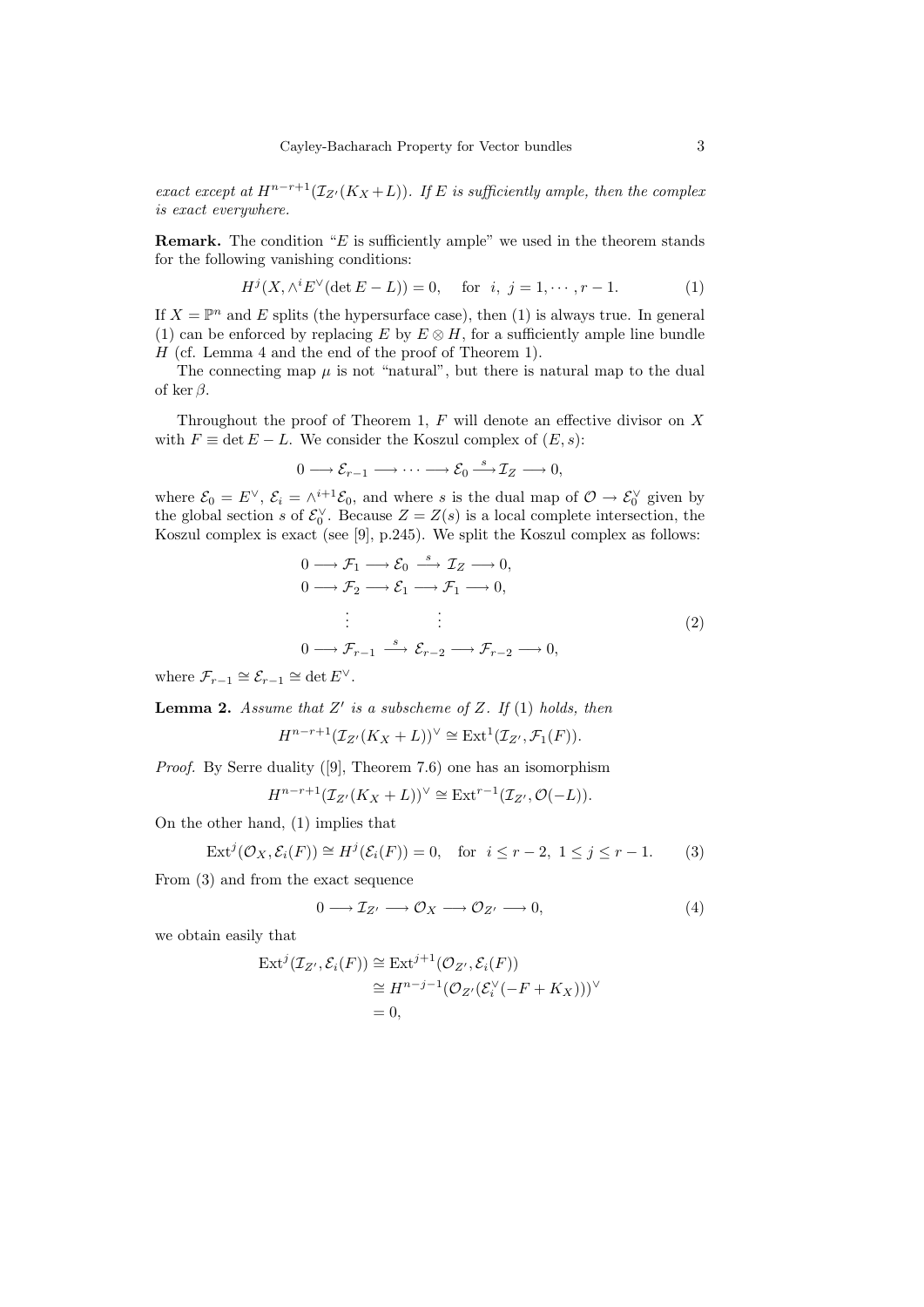for  $i \le r-2$ ,  $1 \le j \le r-2$ . Considering the long exact sequences obtained from the short exact sequences in (2), we thereby have isomorphisms

$$
\mathrm{Ext}^{1}(\mathcal{I}_{Z'}, \mathcal{F}_{1}(F)) \cong \mathrm{Ext}^{2}(\mathcal{I}_{Z'}, \mathcal{F}_{2}(F)) \cong \cdots \cong \mathrm{Ext}^{r-2}(\mathcal{I}_{Z'}, \mathcal{F}_{r-2}(F))
$$

and an exact sequence

$$
0 \longrightarrow \text{Ext}^{r-2}(\mathcal{I}_{Z'}, \mathcal{F}_{r-2}(F)) \longrightarrow \text{Ext}^{r-1}(\mathcal{I}_{Z'}, \mathcal{F}_{r-1}(F)) \stackrel{\tau}{\longrightarrow} \text{Ext}^{r-1}(\mathcal{I}_{Z'}, \mathcal{E}_{r-2}(F)).
$$

Since  $\mathcal{F}_{r-1}(F) \cong \mathcal{O}(-L)$ , it remains to prove that the morphism  $\tau$  is zero. Indeed,  $\mathcal{E}_{r-2}^{\vee} \cong \mathcal{E}_0 \otimes \det E$  and by Serre duality  $\tau$  is the dual morphism of

$$
H^{n-r+1}(\mathcal{I}_{Z'}\otimes \mathcal{E}_0(K_X+L))\stackrel{s}{\longrightarrow} H^{n-r+1}(\mathcal{I}_{Z'}(K_X+L)).
$$

On the other hand, from (4), we obtain a commutative diagram

$$
H^{n-r}(\mathcal{O}_{Z'} \otimes \mathcal{E}_0(K_X + L)) \longrightarrow H^{n-r+1}(\mathcal{I}_{Z'} \otimes E_0(K_X + L)) \longrightarrow 0
$$
  
\n
$$
\downarrow s|_{Z'}
$$
  
\n
$$
H^{n-r}(\mathcal{O}_{Z'}(K_X + L)) \longrightarrow H^{n-r+1}(\mathcal{I}_{Z'}(K_X + L))
$$

Since s is vanishing on Z', we find  $s|_{Z'}$  to be zero, which implies that the morphism s is zero as well.  $\Box$ 

Lemma 3. Under the assumptions made in Lemma 2, there is an exact sequence

$$
H^0(\mathcal{E}_0(F)) = \text{Hom}(\mathcal{I}_{Z'}, \mathcal{E}_0(F)) \xrightarrow{\ s \ } H^0(\mathcal{I}_{Z-Z'}(F)) \longrightarrow \text{Ext}^1(\mathcal{I}_{Z'}, \mathcal{F}_1(F)) \longrightarrow 0.
$$

*Proof.* Applying the functor  $\text{Hom}(\mathcal{I}_{Z'}, \cdot)$  to

$$
0 \longrightarrow \mathcal{F}_1(F) \longrightarrow \mathcal{E}_0(F) \stackrel{s}{\longrightarrow} \mathcal{I}_Z(F) \longrightarrow 0,
$$

we obtain the exact sequence

$$
\operatorname{Hom}(\mathcal{I}_{Z'}, \mathcal{E}_0(F)) \stackrel{s}{\longrightarrow} \operatorname{Hom}(\mathcal{I}_{Z'}, \mathcal{I}_Z(F)) \longrightarrow \operatorname{Ext}^1(\mathcal{I}_{Z'}, \mathcal{F}_1(F)) \longrightarrow 0.
$$

Note that the 0 term on the right hand side comes from (3) if  $r \geq 3$ , and for  $r = 2$ from the morphism

$$
\tau: \text{Ext}^{r-1}(\mathcal{I}_{Z'}, \mathcal{F}_{r-1}(F)) \longrightarrow \text{Ext}^{r-1}(\mathcal{I}_{Z'}, \mathcal{E}_{r-2}(F))
$$

which is zero as we have seen in the proof of Lemma 2.

Because  $Z - Z'$  is the residual subscheme of  $Z'$  in  $Z$ , we have (cf. [17])

$$
Hom(\mathcal{I}_{Z'}, \mathcal{I}_Z(F)) \cong H^0(\mathcal{I}_{Z-Z'}(F)),
$$

completing the proof of Lemma 3.  $\Box$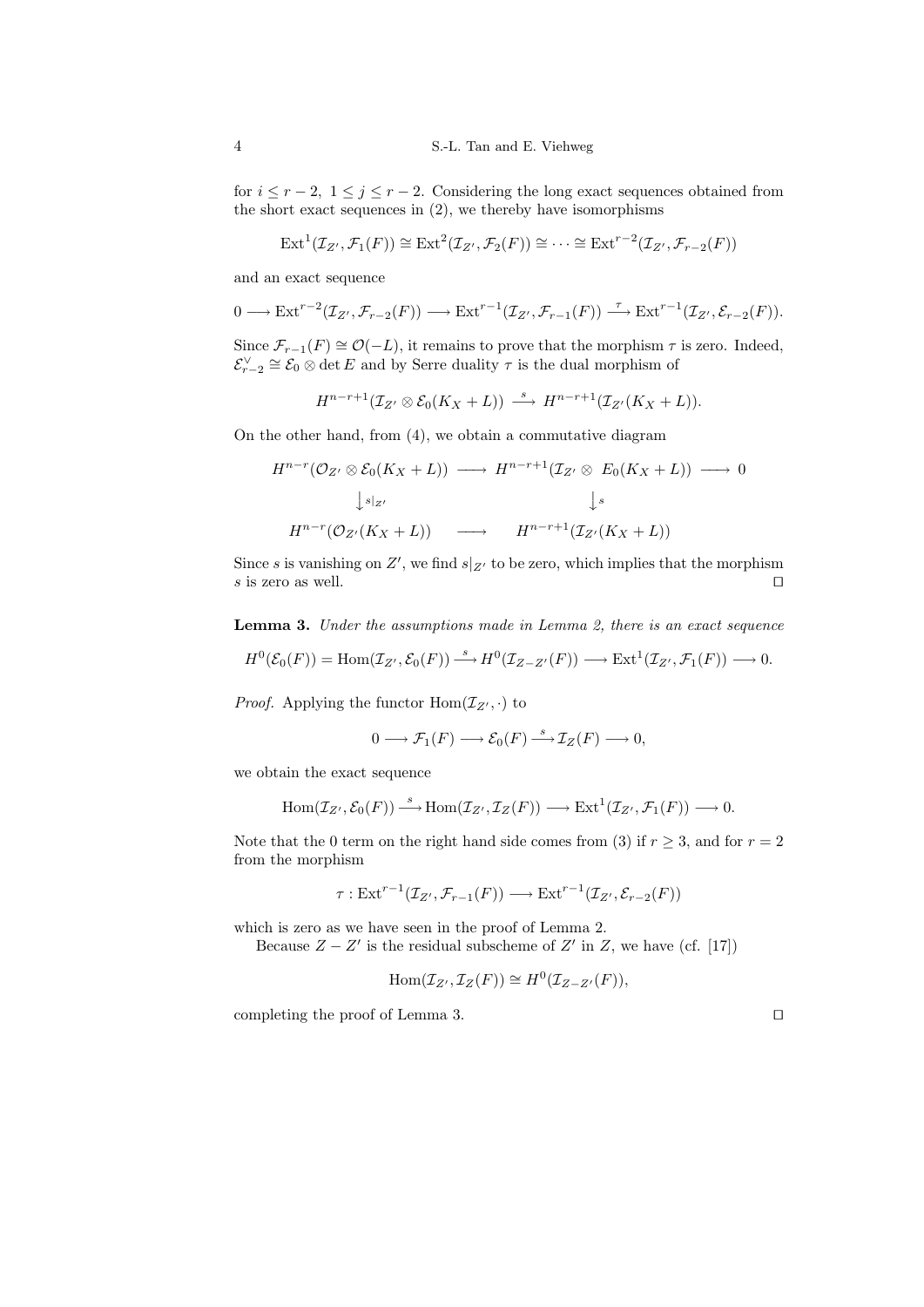Proof of Theorem 1 for E sufficiently ample. By Lemma 2 and Lemma 3 for  $Z'$ and  $Z''$ , we obtain a commutative diagram

$$
0 \longrightarrow \text{Im } s \longrightarrow H^0(\mathcal{I}_{Z-Z'}(F)) \xrightarrow{\mu_{Z'}} H^{n-r+1}(\mathcal{I}_{Z'}(K_X + L))^\vee \longrightarrow 0
$$
  

$$
\parallel \qquad \uparrow \qquad \qquad \uparrow \qquad (5)
$$
  

$$
0 \longrightarrow \text{Im } s \longrightarrow H^0(\mathcal{I}_{Z-Z''}(F)) \xrightarrow{\mu_{Z''}} H^{n-r+1}(\mathcal{I}_{Z''}(K_X + L))^\vee \longrightarrow 0
$$

Note that the middle and right vertical morphisms are injective and by the Five Lemma we can see that they have the same cokernel  $Q$ , hence

$$
0 \longrightarrow H^0(\mathcal{I}_{Z-Z''}(F) \longrightarrow H^0(\mathcal{I}_{Z-Z'}(F)) \longrightarrow Q \longrightarrow 0,
$$

and

$$
0 \longrightarrow Q^{\vee} \longrightarrow H^{n-r+1}(\mathcal{I}_{Z'}(K_X+L)) \longrightarrow H^{n-r+1}(\mathcal{I}_{Z''}(K_X+L)) \longrightarrow 0.
$$

Choosing any isomorphism  $Q \cong Q^{\vee}$  one obtains Theorem 1 from the two exact sequences above.  $\Box$ 

For the general case we will replace the vector bundle E by  $E \otimes H$ , for some sufficiently ample line bundle  $H$ .

**Lemma 4.** Assume that  $(E, s, F)$  is a solution of  $(*)$  for fixed L and  $\Delta$ . Let H be a sufficiently ample line bundle and  $M \in H^0(E \otimes E^{\vee} \otimes H)$  a sufficiently general section, viewed as a morphism  $M : E \to E \otimes H$ . Let

$$
E = E \otimes H, \quad \tilde{s} = sM, \quad F = F + Z(\det M).
$$

Then  $(\widetilde{E}, \widetilde{s}, \widetilde{F})$  is also a solution of  $(*)$  for L and  $\Delta$ .

*Proof.* We can assume that the divisor of  $\det M$  does not contain any component of  $Z(s)$ . Let

$$
\widetilde{\Delta} = Z(\widetilde{s}) - Z(\widetilde{s})\widetilde{F}
$$

be the new residual subscheme. We only need to prove that  $\widetilde{\Delta} = \Delta$ , i.e.,  $\mathcal{I}_{\widetilde{\Delta}} = \mathcal{I}_{\Delta}$ .

Indeed, by definition, it is clear that  $\mathcal{I}_{\Delta} \subset \mathcal{I}_{\tilde{\Delta}}$ . Conversely,  $\mathcal{I}_{\tilde{\Delta}}$  consists of the local sections  $\tilde{g}$  such that  $\tilde{g}f$  det M vanishes on  $Z(\tilde{s})$ , where f is the local defining<br>countion of F. Honge it also vanishes on  $Z(s)$ . Because det M does not vanish on equation of F. Hence it also vanishes on  $Z(s)$ . Because det M does not vanish on any component of  $Z(s)$ , this implies that  $\tilde{g}f$  vanishes on  $Z(s)$ . Now we know that  $\tilde{q}$  is contained in  $\mathcal{I}_{\Lambda}$ . So  $\mathcal{I}_{\tilde{\Lambda}} \subset \mathcal{I}_{\Lambda}$ .  $\widetilde{g}$  is contained in  $\mathcal{I}_{\Delta}$ . So  $\mathcal{I}_{\widetilde{\Delta}} \subset \mathcal{I}_{\Delta}$ .

Proof of Theorem 1 for arbitrary E. Keeping the notations and assumptions of Lemma 4 we have a diagram

$$
0 \longrightarrow H^{0}(\mathcal{I}_{\widetilde{Z}-Z''}(\widetilde{F})) \longrightarrow H^{0}(\mathcal{I}_{\widetilde{Z}-Z'}(\widetilde{F})) \longrightarrow \widetilde{Q} \longrightarrow 0
$$
  

$$
\uparrow \phi_{1} \qquad \uparrow \phi_{2} \qquad \uparrow \psi
$$
  

$$
0 \longrightarrow H^{0}(\mathcal{I}_{Z-Z''}(F)) \longrightarrow H^{0}(\mathcal{I}_{Z-Z'}(F)) \longrightarrow Q \longrightarrow 0
$$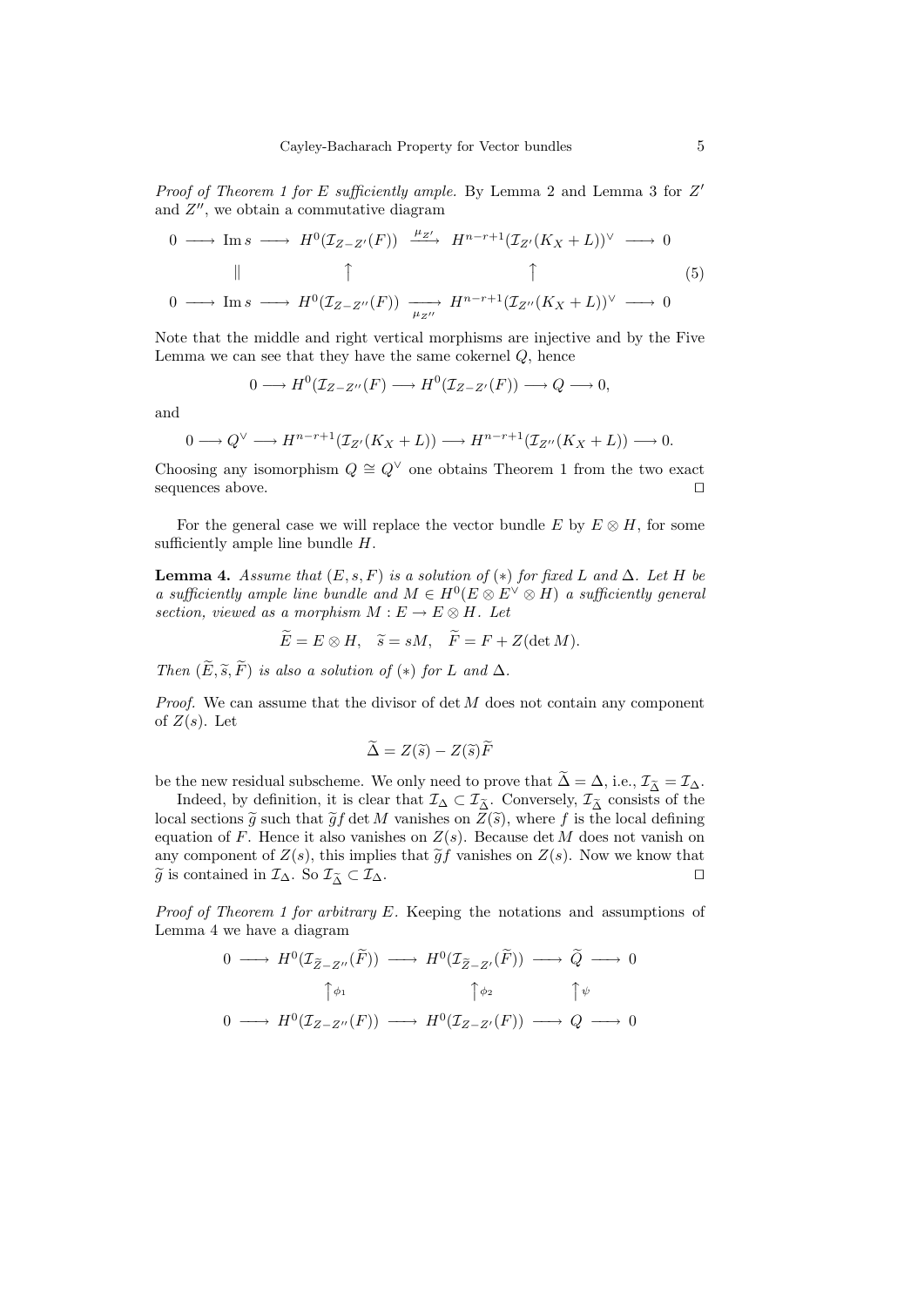where  $Q = \text{coker}\,\alpha$ , and where  $\phi_1$  and  $\phi_2$  are defined as the multiplication by det M. In particular  $\phi_1$  and  $\phi_2$  are injective. For H sufficiently ample, Theorem 1 holds true for  $\widetilde{E}$ , and  $\widetilde{Q} = \text{ker } \beta$ . Thus we only need to prove that  $\psi$  is injective. By the Five Lemma, it is enough to prove that the induced natural map

$$
\operatorname{coker} \phi_1 \to \operatorname{coker} \phi_2
$$

is injective.

Indeed, let  $G \equiv \tilde{F}$  represent an element of coker  $\phi_1$ , then G passes through  $\widetilde{Z}-Z''$ . If its image in coker  $\phi_2$  is zero, i.e., if  $G = G' + \det M$  and  $G'$  passes through  $Z - Z'$ , we need to prove that G is also zero in coker  $\phi_1$ , i.e., G' passes through  $Z - Z''$ . This is obvious because det M does not pass through  $Z - Z''$ , but G does.  $\Box$ 

## 2. Solutions of the Equation (∗)

**Theorem 5.** Let  $\Delta$  be a subscheme of X of pure codimension r and let L be a divisor on X. Then the following conditions are equivalent.

1) (\*) has a solution  $(E, s, F)$  for  $\Delta$  and  $L$ , i.e., there are a hypersurface F, a rank r vector bundle E and a nonzero global section s of E whose zero set  $Z = Z(s)$  is an n − r dimensional subscheme such that (\*) holds, so  $\Delta$  is the residual subscheme of  $Z(s)F$  in  $Z(s)$ .

2) There is an element  $\eta$  in  $H^{n-r+1}(\mathcal{I}_{\Delta}(K_X+L))^{\vee}$  such that for any proper codimension r closed subscheme  $\Delta' \subsetneq \Delta$ ,  $\eta$  is not in the image of the following natural inclusion map:

$$
H^{n-r+1}(\mathcal{I}_{\Delta'}(K_X+L))^{\vee} \longrightarrow H^{n-r+1}(\mathcal{I}_{\Delta}(K_X+L))^{\vee}.
$$

*Proof.* If  $(*)$  has a solution, then by Lemma 4,  $(*)$  has a solution with E sufficiently ample. Hence we are allowed to use the diagram (5) from the previous section for  $\Delta' \subset \Delta \subset Z$  instead of  $Z'' \subset Z' \subset Z$ . Recall that the vertical maps in (5) are natural inclusions.

We claim that  $\eta = \mu_{\Delta}(f)$  is the desired element, where  $f \in H^0(\mathcal{I}_{Z-\Delta}(F))$ denotes the section with  $F = Z(f)$ . Indeed, if for some  $\Delta' \subsetneq \Delta$  one has  $\eta = \mu_{\Delta'}(f')$ with  $f' \in H^0(\mathcal{I}_{Z-\Delta'}(F))$ , then  $\mu_{\Delta}(f) = \mu_{\Delta'}(f') = \mu_{\Delta}(f')$ , thus  $\mu_{\Delta}(f - f') = 0$ . This implies that  $f - f'$  as an element of the image of

$$
s: \text{Hom}(\mathcal{I}_{\Delta}, \mathcal{E}_0(F)) \to H^0(\mathcal{I}_{Z-\Delta}(F))
$$

vanishes on Z and hence f vanishes on  $Z - \Delta'$ . We find  $\Delta = Z - ZF \subset \Delta'$ , contradicting the assumptions made.

Conversely, from a class  $\eta$  as in 2), we have to construct a solution  $(E, s, F)$ . Let  $F_1, \dots, F_r$  be sufficiently ample hypersurfaces containing  $\Delta$ . Assume that  $Z = F_1 \cdots F_r$  is a complete intersection. From Theorem 1, we can find an  $f \in$  $H^0(\mathcal{I}_{Z-\Delta}(F))$  such that  $\eta = \mu_{\Delta}(f)$ , let  $F = Z(f)$ . Then we have the above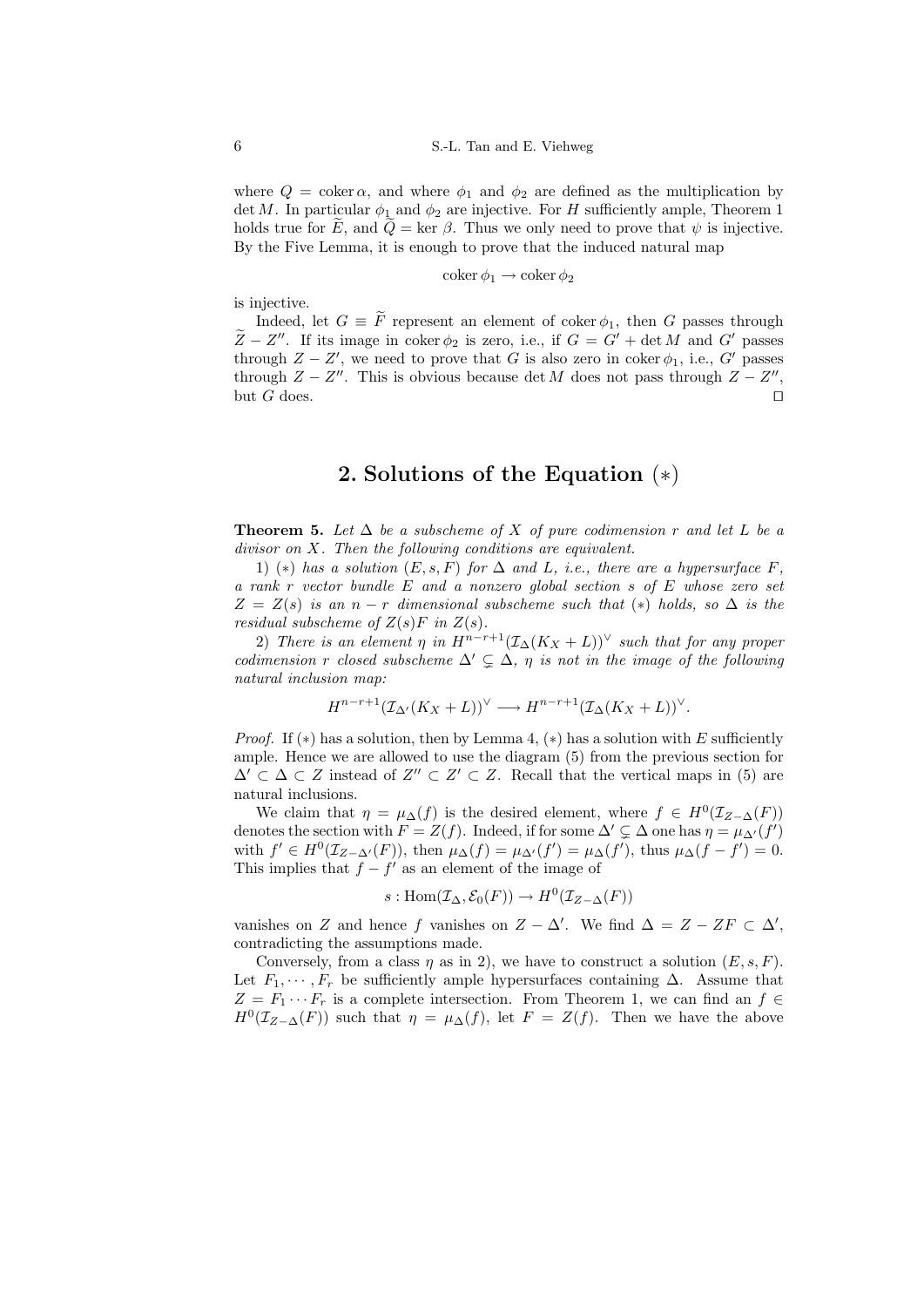commutative diagram for  $Z' = \Delta$  and  $Z'' = Z - ZF \subset \Delta$ . If  $Z'' \neq \Delta$ , then  $\eta = \mu_{Z''}(f)$ , which contradicts our assumption. So  $\Delta = Z - ZF$ , and (\*) has a solution with  $E = \bigoplus_{i=1}^r \mathcal{O}_X(F_i)$ .

**Remark.** From the proof of this theorem, we see that if  $(E, s, F)$  is a solution of (\*), then (\*) has a solution with splitting  $E$ , i.e., we can find hypersurfaces  $F_1, \dots, F_{r+1}$  such that  $F_1 \dots F_r$  is a complete intersection and

$$
\begin{cases} \Delta = F_1 \cdots F_r - F_1 \cdots F_{r+1}, \\ L \equiv F_1 + \cdots + F_r - F_{r+1}. \end{cases} (*)
$$

Corollary 6. Let  $\Delta$  be a codimension r subscheme of X and L a divisor on X. Then the following conditions are equivalent.

 $1)$  $h^{n-r+1}(\mathcal{I}_{\Delta}(K_X+L)) > h^{n-r+1}(K_X+L)$ 

but for any subscheme  $\Delta' \subsetneq \Delta$ ,

$$
h^{n-r+1}(\mathcal{I}_{\Delta'}(K_X + L)) = h^{n-r+1}(K_X + L).
$$

2) (\*) has a solution  $(E, s, F)$  for  $\Delta$  and L, but for any subscheme  $\Delta' \subsetneq \Delta$ , (\*) has no solution for  $\Delta'$  and L.

### 3. A Generalization of Griffiths-Harris Theorem

Let us first recall the definition of  $k$ -very ampleness (cf. [2] [3] or [11]). A linear system  $|D|$  on X is called k-very ample if for any zero-dimensional subscheme Y of degree  $k + 1$ , the restriction map

$$
\rho_Y: H^0(\mathcal{O}(D)) \longrightarrow H^0(\mathcal{O}_Y(D))
$$

is surjective, which is equivalent to the injectivity of

$$
\beta_Y: H^1(\mathcal{I}_Y(D)) \longrightarrow H^1(\mathcal{O}(D)) \longrightarrow 0.
$$

Note that "0-very ample" is equivalent to "base point free", and "1-very ample" is equivalent to "very ample".

**Theorem 7.** For a fixed divisor  $L$  on  $X$  and a positive integer  $k$ , the following conditions are equivalent.

1) Let E be a rank n vector bundle with a nonzero global section s such that  $Z = Z(s)$  is a zero-dimensional subscheme, and let  $F \in |\det E - L|$ . If F passes through a subscheme Z' of Z whose degree  $\geq$  deg Z – k, then F passes through Z. 2)  $|K_X + L|$  is  $(k-1)$ -very ample.

*Proof.* The first condition means that for any  $F$  in the linear system, the degree of  $\Delta := Z(s) - Z(s)F$  is zero or bigger than k. From Corollary 6, this is equivalent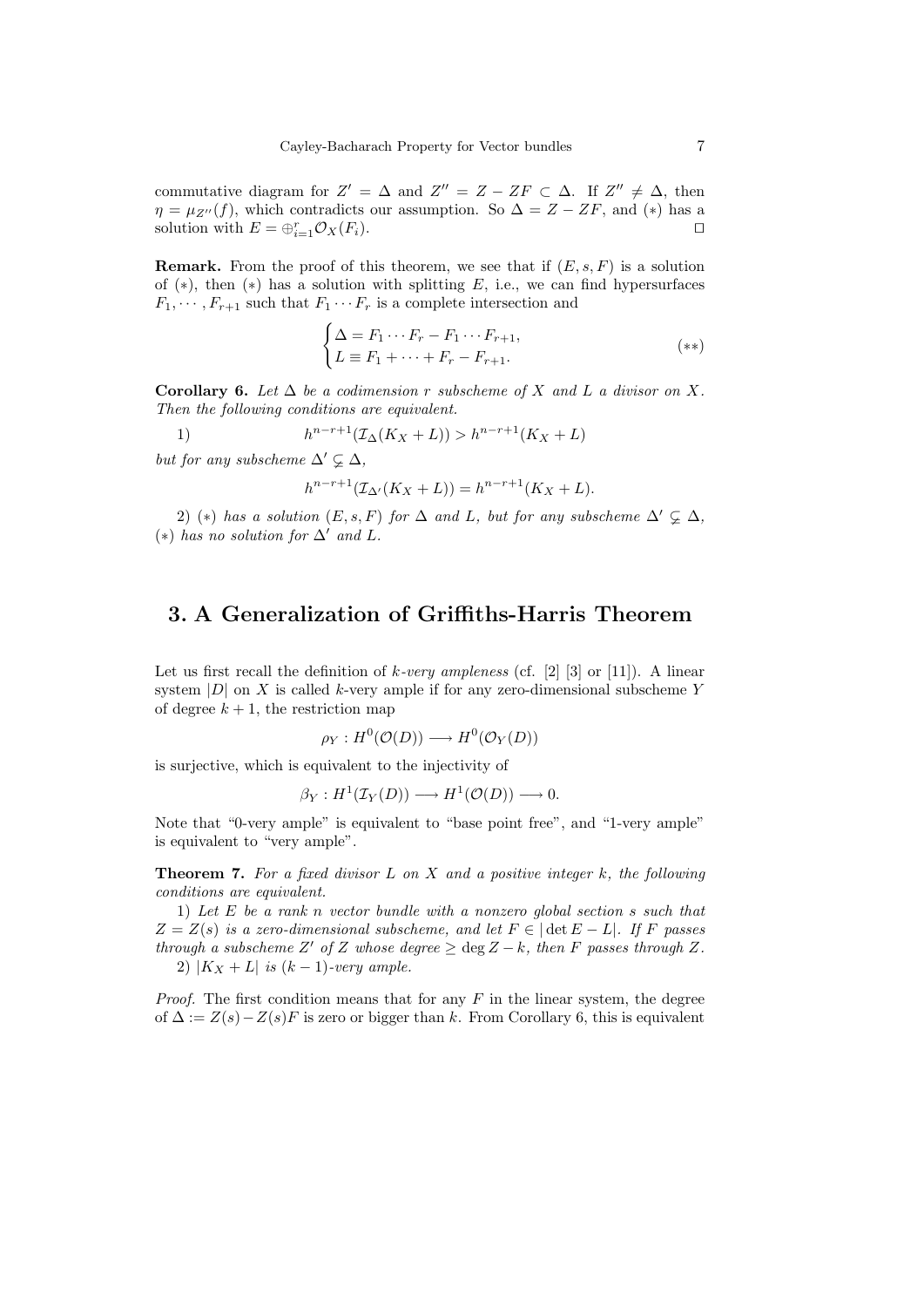to the condition that for any zero dimensional subscheme Y of degree  $\leq k$ ,

$$
\beta_Y: H^1(\mathcal{I}_Y(K_X + L)) \longrightarrow H^1(\mathcal{O}_X(K_X + L))
$$

is injective. Now by definition, this is just saying that  $|K_X + L|$  is  $(k-1)$ -very ample.  $\square$ 

If  $L = -K_X$ , then obviously  $|K_X + L|$  is base point free. Hence the first part of Theorem 7 is true for  $k = 1$ . This is the Cayley-Bacharach Theorem due to Griffiths and Harris without the assumption that  $Z(s)$  is reduced (cf. [8], p.677).

Since  $\mathcal{O}_{\mathbb{P}^n}(k)$  is k-very ample, one obtains a Cayley-Bacharach theorem on  $\mathbb{P}^n$ [17]. In fact, this theorem is sharp.

### 4. Rank 2 Vector Bundle Case

A divisor  $L$  is called numerically effective (nef) if the intersection number  $L.C$  is non negative, for all irreducible curves  $C$  on  $X$ .

**Theorem 8.** Let  $L$  be a nef divisor, let  $E$  be a rank 2 vector bundle on  $X$ , and let s be a global section such that  $Z = Z(s)$  is of pure codimension 2. For some  $F \in |\det E - L|$  let

$$
\Delta = Z(s) - Z(s)F
$$

be the residual subscheme of  $Z(s)F$  in  $Z(s)$ . If  $\deg \Delta < \deg L^2/4$ , then either  $\Delta$ is empty or there exists an effective divisor D passing through  $\Delta$  such that

$$
\begin{aligned} \deg DL - \deg \Delta &\le \deg D^2 < \frac{1}{2} \deg DL \le \\ &\frac{1}{4} \left( \deg L^2 - \sqrt{\deg L^2} \sqrt{\deg L^2 - 4 \deg \Delta} \right) < \deg \Delta. \end{aligned}
$$

*Proof.* By Lemma 4, we can assume that  $E$  is sufficiently ample. So we have a class  $\eta = \mu_{\Delta}(f)$  satisfying the condition 2) of Theorem 5. As in the proof of Theorem 5, we can find a new solution  $(E', s', F_3)$  of  $(*)$  with  $E' = \mathcal{O}(F_1) \oplus \mathcal{O}(F_2)$ ,  $s' = (f_1, f_2),$  i.e.,

$$
\begin{cases}\n\Delta = F_1 F_2 - F_1 F_2 F_3, \\
L \equiv F_1 + F_2 - F_3.\n\end{cases}
$$

Now we use [17], Corollary 2.2, to complete the proof.  $\square$ 

If we take deg  $\Delta = 1$  or 2, then we can find a theorem of Reider's type (cf.  $[16]$ ).

The following Corollary is a generalization of the classical Cayley-Bacharach Theorem  $[1]$   $[6]$ .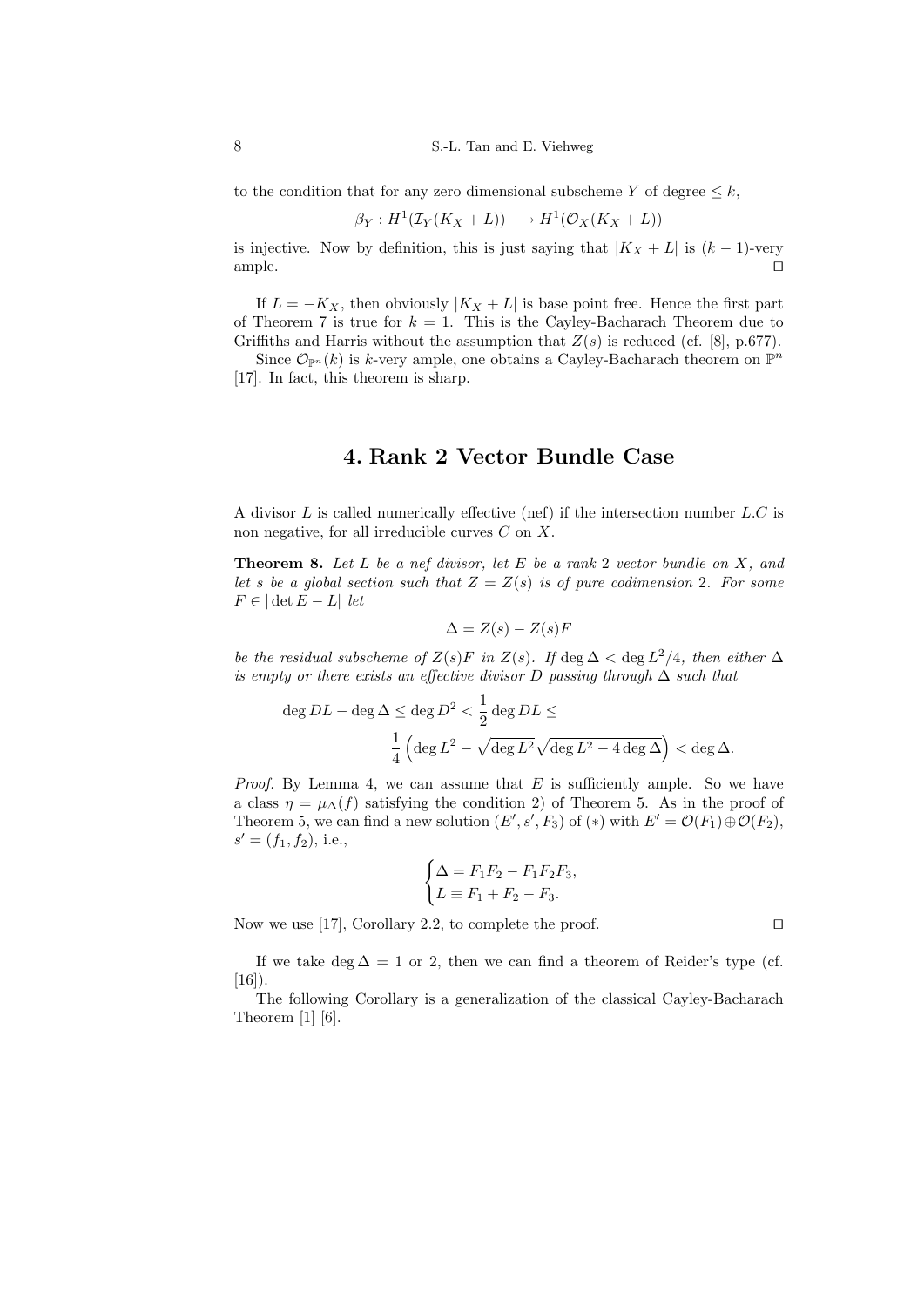Corollary 9. Keeping the notations introduced above, let H be an ample divisor on X, let  $\ell$  be a positive integral, and let  $F \in |\det E - \ell H|$ . If F passes through an  $(n-2)$ -dimensional subscheme of  $Z(s)$  whose degree is larger than or equal to  $\deg Z(s) - \ell + 2$ , then F passes through  $Z(s)$ .

Remark. Theorem 8 can be used to study the codimension 2 subvarieties in projective space. We assume that  $Y$  is a codimension 2 projective subscheme of  $\mathbb{P}^n$ . We are interested in the following invariants.

$$
d = \deg Y,
$$
  
\n
$$
s = \min\{m \mid H^0(\mathcal{I}_Y(m)) \neq 0\},
$$
  
\n
$$
e = \max\{m \mid H^{n-1}(\mathcal{I}_Y(m)) \neq 0\}.
$$

Note that  $H^{n-1}(\mathcal{I}_Y(m)) = H^{n-2}(\mathcal{O}_Y(m)).$ 

Let  $\ell = e + n + 1$ . For a reduced and irreducible subscheme Y Theorem 5 implies that (\*\*) has a solution. Hence there are 3 hypersurfaces  $F_1, F_2, F_3$  of degree  $d_1, d_2$  and  $d_3$ , respectively, such that

$$
\begin{cases}\nY = F_1 F_2 - F_1 F_2 F_3, \\
\ell = d_1 + d_2 - d_3.\n\end{cases}
$$

In fact, we can choose  $F_1$  such that  $\deg F_1 = s$ . If  $\ell \geq 2$ √ d, then by Theorem 8,

$$
s\leq \frac{1}{2}\ell-\frac{1}{2}\sqrt{\ell^2-4d}.
$$

This reproves a theorem of Paoletti in [14].

## 5. An Explicit Construction of Rank 2 Vector Bundles

As wellknown, a codimension 2 subscheme  $\Delta$  of X is the zero subscheme of a global section of a rank 2 vector bundle, provided it satisfies certain cohomological conditions. In this section, we are going to give an explicit construction of the corresponding vector bundle using the methods developed above.

We will prove that under those cohomological conditions on  $\Delta$ , we can find three hypersurfaces  $F_1, F_2$  and  $F_3$  such that  $F_1$  and  $F_2$  have no common components,

$$
\Delta = F_1 F_2 - F_1 F_2 F_3,
$$

and  $F_1F_2F_3$  is pure codimension 2 and Cohen-Macaulay. We denote by  $\mathcal F$  the syzygy sheaf of  $F_1, F_2, F_3$ , i.e.,

$$
0 \longrightarrow \mathcal{F} \longrightarrow \bigoplus_{i=1}^3 \mathcal{O}_X(-F_i) \longrightarrow \mathcal{I}_{F_1F_2F_3} \longrightarrow 0.
$$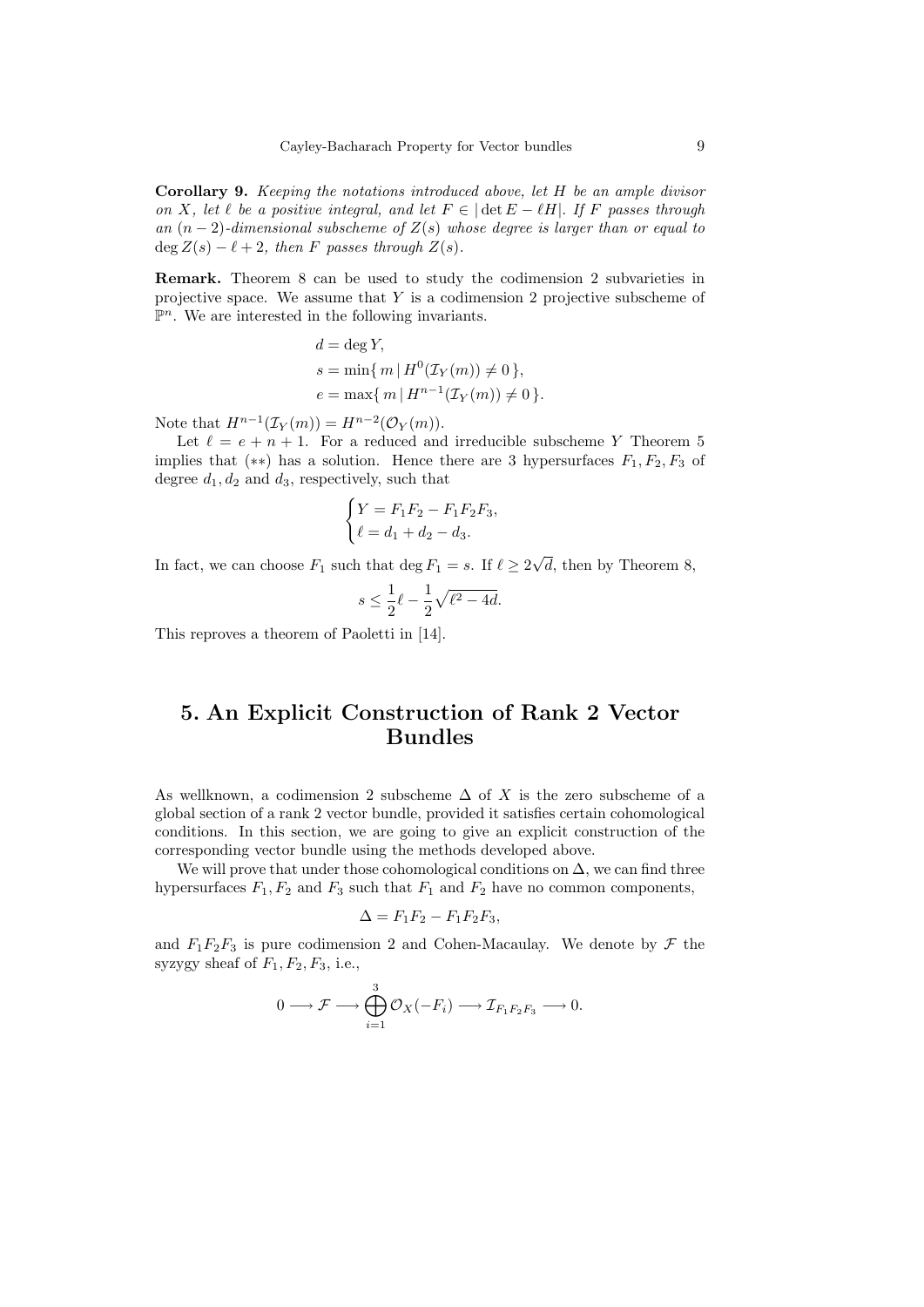Then we will construct a global section of the rank 2 vector bundle  $\mathcal{E} = \mathcal{F}(F_1 + F_2)$ whose zero subscheme is  $\Delta$ .

**Theorem 10.** Let  $\Delta \subset X$  be a subscheme of pure codimension 2. Then the following are equivalent:

1)  $\Delta$  is the zero subscheme of a section of a rank 2 vector bundle  $\mathcal{E}$ .

2)  $\Delta$  is a local complete intersection,  $\omega_{\Delta}$  can be extended to an invertible sheaf W on X, and there is an element  $\eta \in H^{n-1}(\mathcal{I}_{\Delta}(\mathcal{W}))^{\vee}$  such that for any codimension 2 subscheme  $\Delta' \subset \Delta$  with deg  $\Delta' <$  deg  $\Delta$ ,  $\eta$  is not contained in the image of the following inclusion map

$$
H^{n-1}(\mathcal{I}_{\Delta}(\mathcal{W}))^{\vee} \longrightarrow H^{n-1}(\mathcal{I}_{\Delta}(\mathcal{W}))^{\vee}.
$$

3) There are three hypersurfaces  $F_1, F_2$  and  $F_3$  such that  $F_1$  and  $F_2$  have no common components,  $\Delta = F_1F_2 - F_1F_2F_3$ , and such that  $F_1F_2F_3$  is of pure codimension 2 and Cohen-Macaulay.

Furthermore, if  $1$ ,  $2$ ) and  $3$ ) hold true, then

$$
c_1(\mathcal{E}) \equiv \mathcal{W} - K_X \equiv F_1 + F_2 - F_3.
$$

*Proof.* 1)  $\implies$  2): It is wellknown that  $\Delta$  is a local complete intersection and

$$
\omega_{\Delta} = (\det \mathcal{E} + K_X)|_{\Delta},
$$

so  $W = \det \mathcal{E} + K_X$ . For  $Z = \Delta$ ,  $F = 0$  and for  $L = \det \mathcal{E}$  the equation  $(*)$  is satisfied. By Theorem 5, we obtain an element  $\eta$  satisfying the desired conditions.

2)  $\implies$  3): Let  $F_1$  and  $F_2$  be two sufficiently ample hypersurfaces containing ∆. Assume that they have no common components. Due to Theorem 5, there is an  $F_3 \equiv F_1 + F_2 - L$  (here  $L = W - K_X$ ) such that

$$
\Delta = F_1 F_2 - F_1 F_2 F_3.
$$

Now we only need to prove that  $F_1F_2F_3$  has pure codimension 2. In fact, if S is the pure codimension 2 part of  $F_1F_2F_3$ , then  $\Delta$  and S are linked, so S is also Cohen-Macaulay [15]. Because  $\Delta$  is a local complete intersection, we can assume that  $\Delta$  and S have no common components. On the other hand, we claim that for  $Z = F_1F_2$  the sequence

$$
0 \longrightarrow \omega_{\Delta} \longrightarrow \omega_{Z} \longrightarrow \mathcal{O}_{S} \otimes \omega_{Z} \longrightarrow 0 \tag{6}
$$

is exact. Indeed, let Z be embedded in some  $\mathbb{P}^N$ , and let s be its codimension. Because Z is Cohen-Macaulay,  $\Delta \cap S$  is a divisor in  $\Delta$  (see [7], p. 454). So  $\Delta \cap S$ has codimension  $s + 1$ , thus we have

$$
\mathcal{E}xt_{\mathbb{P}^n}^s(\mathcal{O}_{\Delta\cap S},\omega_{\mathbb{P}^N})=0.
$$

Since  $\Delta$  and S are Cohen-Macaulay, we have

$$
\mathcal{E}xt^{s+1}_{\mathbb{P}^n}({\mathcal O}_\Delta,\omega_{\mathbb{P}^N})=0,\quad \mathcal{E}xt^{s+1}_{\mathbb{P}^n}({\mathcal O}_S,\omega_{\mathbb{P}^N})=0.
$$

Applying  $\mathcal{E}xt(.,\omega_{\mathbb{P}^N})$  to the exact sequence

$$
0 \longrightarrow \mathcal{O}_Z \longrightarrow \mathcal{O}_{\Delta} \oplus \mathcal{O}_S \longrightarrow \mathcal{O}_{\Delta \cap S} \longrightarrow 0,
$$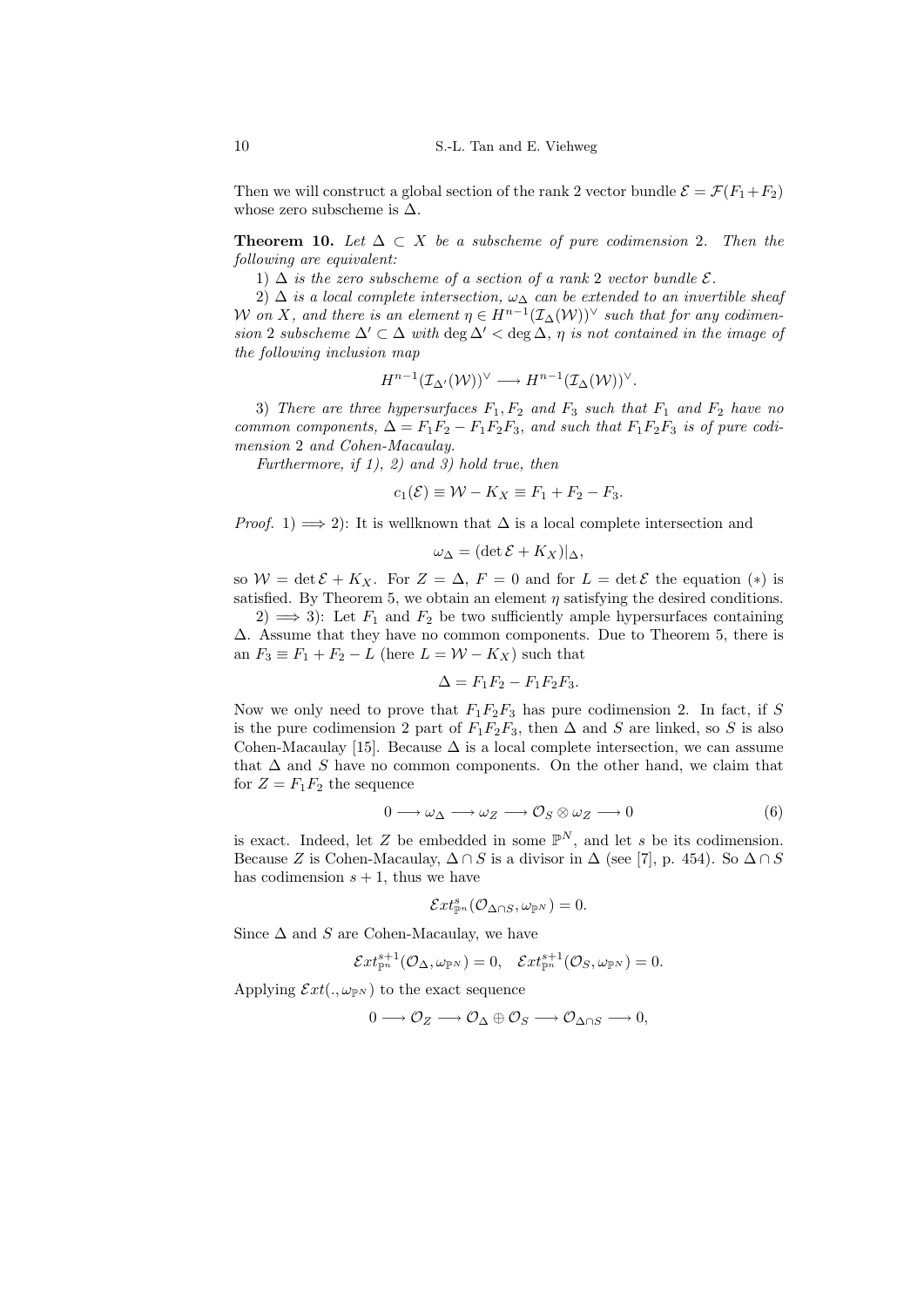one obtaines an exact sequence,

$$
0 \longrightarrow \omega_{\Delta} \oplus \omega_{S} \longrightarrow \omega_{Z} \longrightarrow \omega_{\Delta \cap S} \longrightarrow 0. \tag{7}
$$

Thus the sequences

$$
0 \longrightarrow \omega_S \longrightarrow \omega_Z/\omega_\Delta \longrightarrow \omega_{\Delta \cap S} \longrightarrow 0 \tag{8}
$$

and  $0 \longrightarrow \omega_{\Delta}|_S \oplus \omega_S \longrightarrow \omega_Z|_S \longrightarrow \omega_{\Delta \cap S} \longrightarrow 0$ 

are exact. Since  $\omega_Z|_S$  is invertible and since  $\omega_{\Delta}|_S$  is a torsion sheaf,  $\omega_{\Delta}|_S = 0$ . One obtains an exact sequence

$$
0 \longrightarrow \omega_S \longrightarrow \omega_Z|_S \longrightarrow \omega_{\Delta \cap S} \longrightarrow 0. \tag{9}
$$

Note that there is a natural surjective morphism  $\phi : \omega_Z/\omega_S \to \omega_Z|_S$ . Comparing (8) and (9), we find  $\phi$  to be an isomorphism. This proves (6).

From  $\omega_{\Delta} = \mathcal{W}|_{\Delta}$  and  $\omega_Z = (F_1 + F_2 + K_X)|_Z$ , we obtain an exact sequence

$$
0 \longrightarrow \mathcal{O}(-F_3)|_{\Delta} \longrightarrow \mathcal{O}_Z \longrightarrow \mathcal{O}_S \longrightarrow 0.
$$

On the other hand,

$$
0 \longrightarrow \mathcal{O}_{\Delta}(-S \cap \Delta) \longrightarrow \mathcal{O}_{F_1F_2} \longrightarrow \mathcal{O}_S \longrightarrow 0,
$$

so  $F_3 \cap \Delta = S \cap \Delta$ . This implies that  $F_1F_2F_3$  has pure codimension 2.

3)  $\implies$  1): Let F be the syzygy sheaf of  $F_1, F_2, F_3$ . Since  $F_1F_2F_3$  is of pure codimension 2 and Cohen-Macaulay, we know that  $\mathcal F$  is locally free (cf. [5], [10] or [18]). Considering the composition

$$
\phi: \mathcal{F} \longrightarrow \bigoplus_{i=1}^3 \mathcal{O}_X(-F_i) \longrightarrow \mathcal{O}(-F_3),
$$

we can see that the image of  $\phi$  in  $\mathcal{O}_X(-F_3)$  is  $\mathcal{I}_{\Delta}(-F_3)$  (cf. the definition of  $\mathcal{I}_{\Delta}$ ). Thus ker  $\phi$  is an invertible sheaf. By comparing the first Chern classes, we obtain

$$
0 \longrightarrow \mathcal{O}_X(-F_1 - F_2) \longrightarrow \mathcal{F} \longrightarrow \mathcal{I}_{\Delta}(-F_3) \longrightarrow 0,
$$
  
i.e., 
$$
0 \longrightarrow \mathcal{O}_X \longrightarrow \mathcal{F}(F_1 + F_2) \longrightarrow \mathcal{I}_{\Delta}(F_1 + F_2 - F_3) \longrightarrow 0.
$$

Thus the rank 2 vector bundle  $\mathcal{E} = \mathcal{F}(F_1 + F_2)$  has a section s whose zero subscheme is  $\Delta$ , and det  $\mathcal{E} = F_1 + F_2 - F_3$ .

#### References

- [1] Bacharach, I., Uber den Cayley'schen Schnittpunktsatz. Math. Ann. 26 (1886), 275–299
- [2] Beltrametti, M. C., Sommese, A. J., Zero cycles and k-th order embeddings of smooth projective surfaces (with an appendix by L. Göttsche). In: Problems in